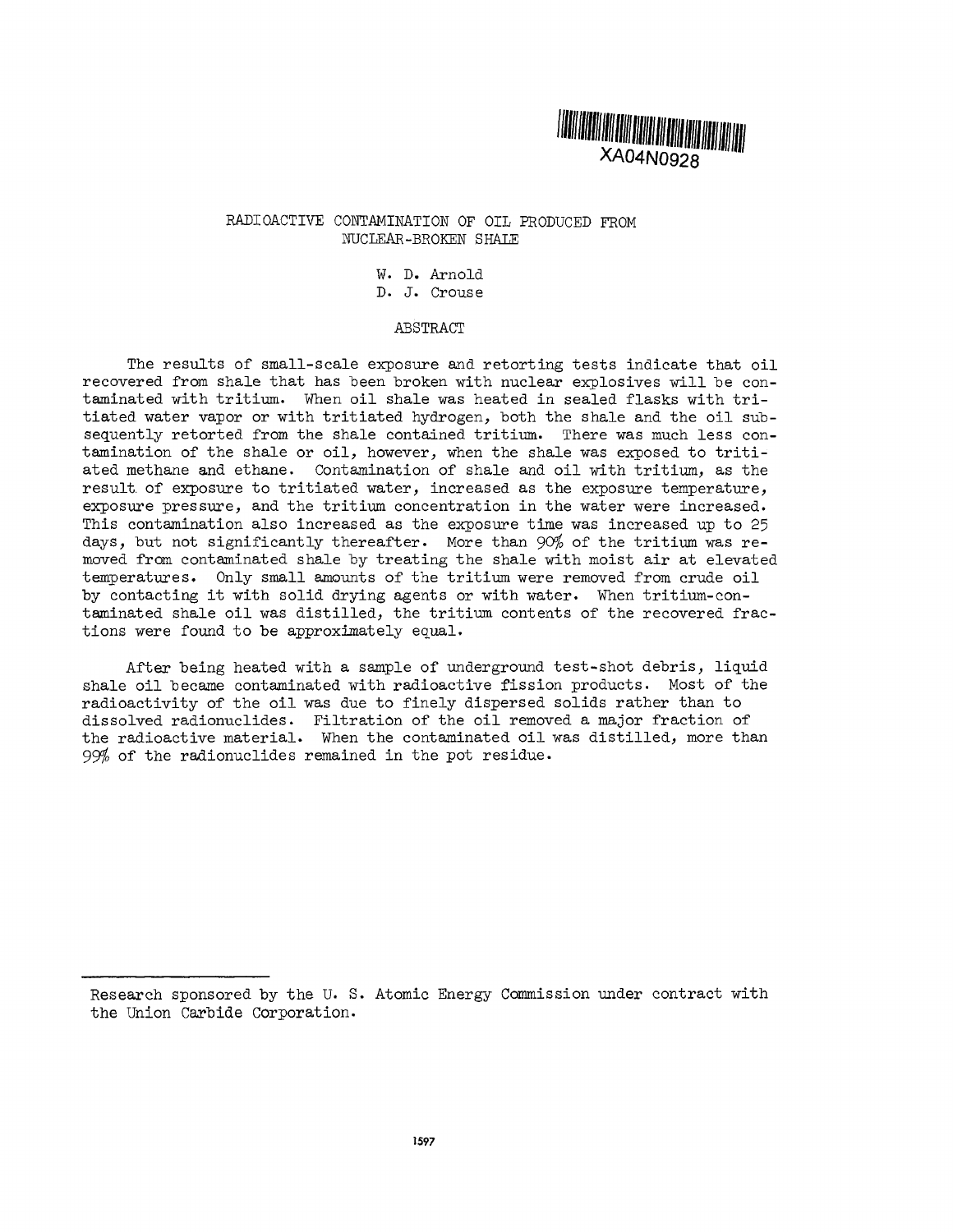#### Introduction

Oil shale is a fine-grained sedimentary rock that contains kerogen, a solid hydrocarbon. This organic material is distributed among the inorganic particles, with little or none of it bonded either chemically or physically to the mineral constituents.<sup>1</sup> When kerogen is heated to temperatures above 350°C, it decomposes to gas, water, and a liquid hydrocarbon mixture similar to crude petroleum, leaving a carbonaceous residue. The Colorado oil shales, which are located in Colorado, Utah, and Wyoming, are estimated to contain up to two trillion barrels of  $\text{oil}^{\sim}$  and represent one of the world's major undeveloped hydrocarbon resources.

The Atomic Energy Commission, in cooperation with several government agencies and commercial organizations, is studying the possibility of breaking deeply buried shale with contained nuclear explosions and subsequently recovering the oil by retorting in place. The shale would be ignited at the top of the nuclear-broken chimney, and combustion would be maintained by introducing air. The hot combustion gases, preceding the burning front, would decompose the kerogen into vaporized shale oil, which would condense in the lower part of the chimney and be pumped to the surface. The carbon residue that remains after the retorting of the oil would provide fuel to the advancing fire front. If successful, this concept would allow the development of the oil shale resources while avoiding the problems associated with mining the shale and with disposal of the spent shale after above-ground retorting. Large-scale operations would be possible with a minimum disturbance of the natural landscape.

Project Bronco is a proposed 50-kiloton experiment to study the feasibility of this concept. The anticipated blast, about 3000 ft below the surface, should break more than a million tons of shale in a chimney 230 ft in diameter and 520 ft high.<sup>4</sup> In-situ retorting to recover the  $660,000$  barrels of oil from the broken shale will begin about 15 months after the detonation. This report describes the results of laboratory tests that are being made at the Oak Ridge National Laboratory to study the behavior, in the oil recovery system, of the radioactive contaminants that would be released in the nuclear detonation.

#### Radionuclides of Concern

The amounts of individual fission products and tritium that are produced in a detonation of a given yield depend on the type of device used. In our initial assessment of the potential problems of radioactive contamination of the shale, we have assumed that most of the energy of the device will be derived from fusion. In this case, when oil recovery is started about 15 months after the detonation, the tritium in the chimney will represent more than 95% of the total radioactivity present. If, however, tritium should prove to be more troublesome than the fission products in this application, it may prove advantageous (as in the case of the natural gas stimulation application) to use a fission device to break the shale.

The shale rubble will be contaminated with certain fission products, principally <sup>90</sup>Sr and <sup>137</sup>Cs, which have gaseous precursors, and <sup>106</sup>Ru an Sb, which form volatile compounds. After the cavity formed by the detonation has collapsed, these radionuclides will be deposited on the rubble throughout the chimney and could contaminate the oil as it flows down the chimney. Most of the other long-lived fission products will be trapped in the glassy melt at the bottom of the chimney in a relatively inaccessible form.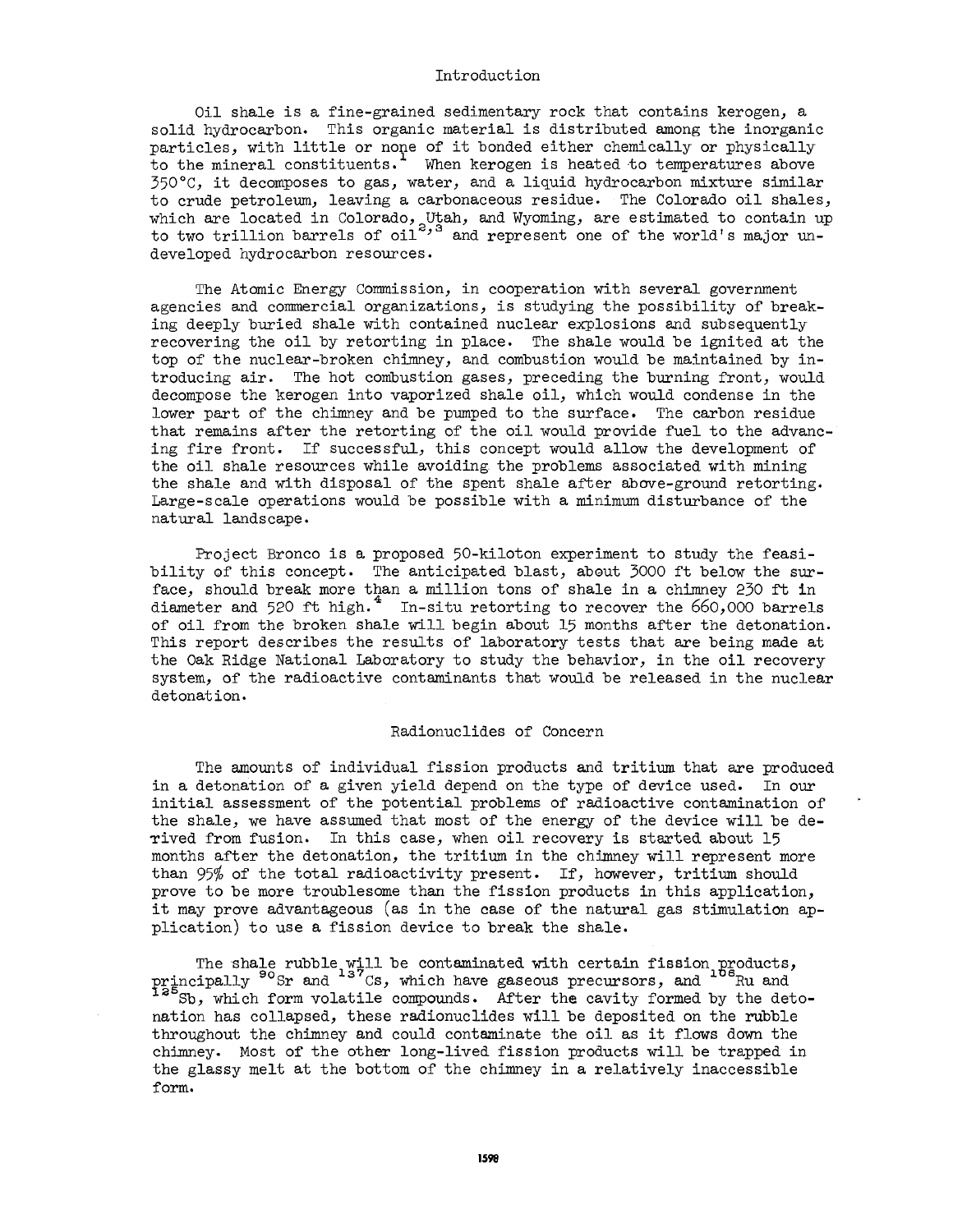Radioactive material will also be formed by neutron activation of the shale immediately surrounding the nuclear device. The principal induced radionuclide present in a shale sample after irradiation in the Oak Ridge Research Reactor was <sup>48</sup>Sc. Smaller amounts of <sup>54</sup>Mn and <sup>59</sup>Fe along with traces of <sup>51</sup>C Zn, and <sup>2</sup> sb, were also detected in the irradiated shale. Except for the Mn and  $^{\circ}$   $^{\circ}$ Zn, these radionuclides have relatively short half-lives and will decay to only a few percent of their initial concentrations by the time oil recovery is started. In addition, the bulk of these activation products will be captured with most of the fission products in the glassy melt, and there fore, should be in a relatively innocuous form.

Tritium

Assuming that a total of about 25,000 curies of tritium is produced per kiloton of fusion (the approximate mid-point of the  $7,000$ - to  $50,000$  curiesper-kiloton range specified by Miskel<sup>4</sup>), the detonation will release about lµc of tritium per gram of broken shale in the chimney. Conceivably, the tritium could be present as tritiated water, tritiated hydrogen, or tritiated hydro carbons. Results of our small-scale equilibration and retorting tests indicate that appreciable contamination of the shale oil will occur from tritiated water or tritiated hydrogen, while contamination from tritiated hydrocarbons should be much less severe (Table I).

The shale used in these tests was obtained from the Bureau of Mines shale mine near Rifle, Colorado. This shale assayed at 32 gal of oil and 2.5 gal of water per ton. A sized fraction containing pieces of shale 4.8 to 8.0 mm in diameter was used. Samples of shale weighing 120 g, and tritium (as tritiated compounds) were heated in steel pressure vessels with volumes of about 300 cm each. The tritiated water that was added consisted of 1.2 ml of water con taining about 120 μc of tritiated water, and the gases that were added con sisted of 130 ml of hydrogen, methane, or ethane containing about 100 μc of the corresponding tritiated gas. The vessels were heated under nitrogen pressure for 6 to 7 days at  $85^{\circ}$ C and 560 psig. At the end of the heating period, the pressure was released and the shale was washed with water and dried with warm (65 $^{\circ}$ C) air. Oil was recovered from a 100-g sample of the dried shale in a small retort composed of two electric furnaces  $(Fig. 1)$ . The shale sample was held in the lower furnace in a crucible with a perforated bottom. The oil was retorted by increasing the temperature of the shale from 25°C to about ^-30°C over a period of 5 to 6 hr. A mixture of nitrogen *(2k-* ml/min) and carbon dioxide *(2k* ml/min) was preheated in the upper furnace and passed through the shale to a condenser at  $38^{\circ}$ C and a cold trap at  $0^{\circ}$ C. The gas was routed through a bed of cupric oxide at 700 to 750°C to burn the hydrocarbon gases released by the shale and to convert the hydrogen to water. The water was fro zen from the gas stream, which exited from the system through a flowmeter. In a typical run, slightly more than 11 g of oil and 1.2 ml of water were col lected in the  $38^{\circ}$ C receiver; an additional 0.5 ml of water was collected in the 0°C trap. The depleted shale weighed about  $85 g$ .

### Factors Affecting Tritium Contamination

A series of equilibration and retorting tests was made to study some of the variables that affect tritium contamination of the shale and oil when the tritium source is tritiated water. The exposure tests were made at atmospheric pressure in 1-liter glass flasks, using 120-g shale samples and 1.2 ml of water containing about 120 μc of tritiated water.

The contamination occurred rapidly (Fig. 2). The tritium concentration of the oil increased from 0.56 μc/g to 0.92 μc/g when the exposure time of the shale to tritiated water vapor at  $85^{\circ}$ C was increased from 1 day to 29 days. A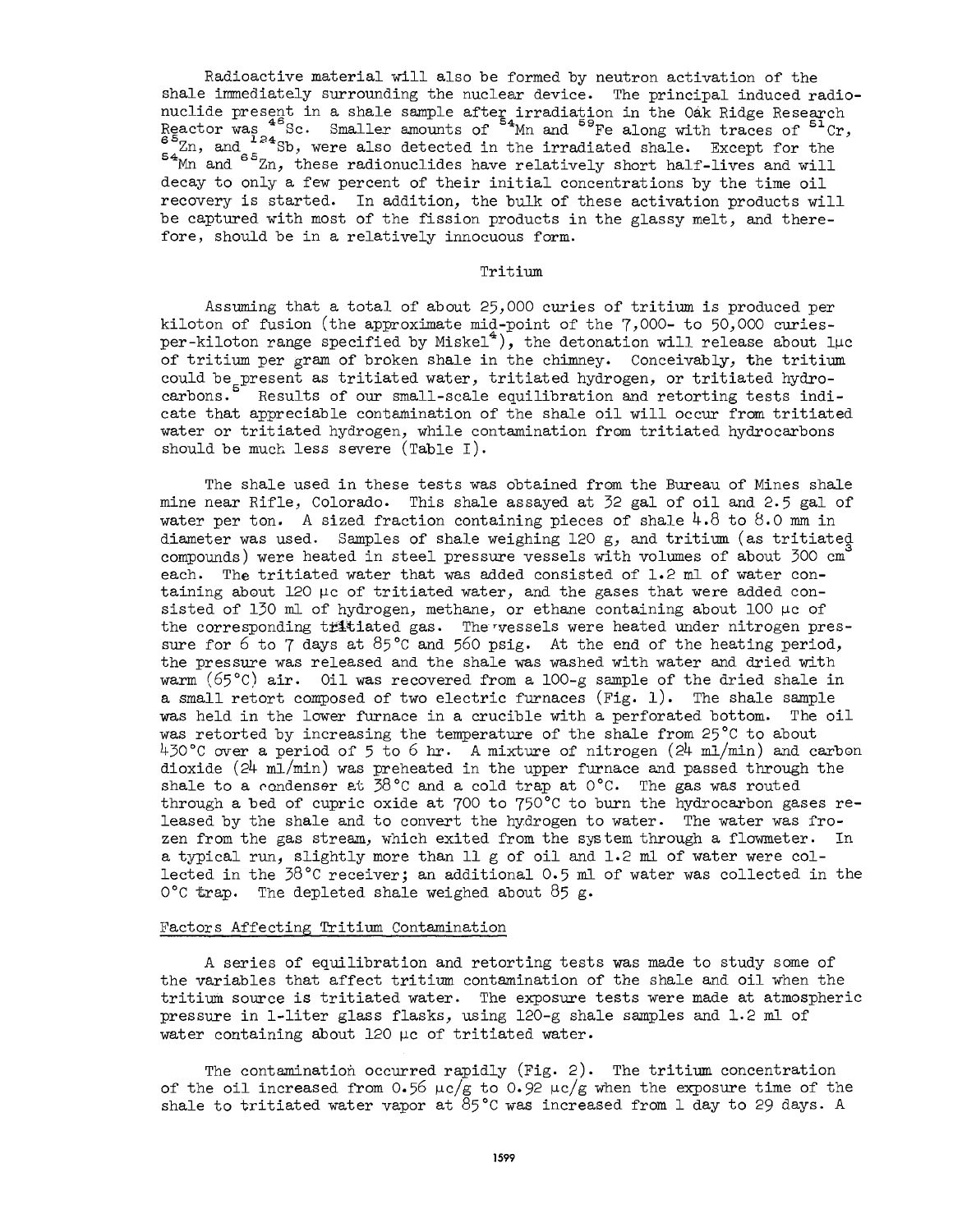

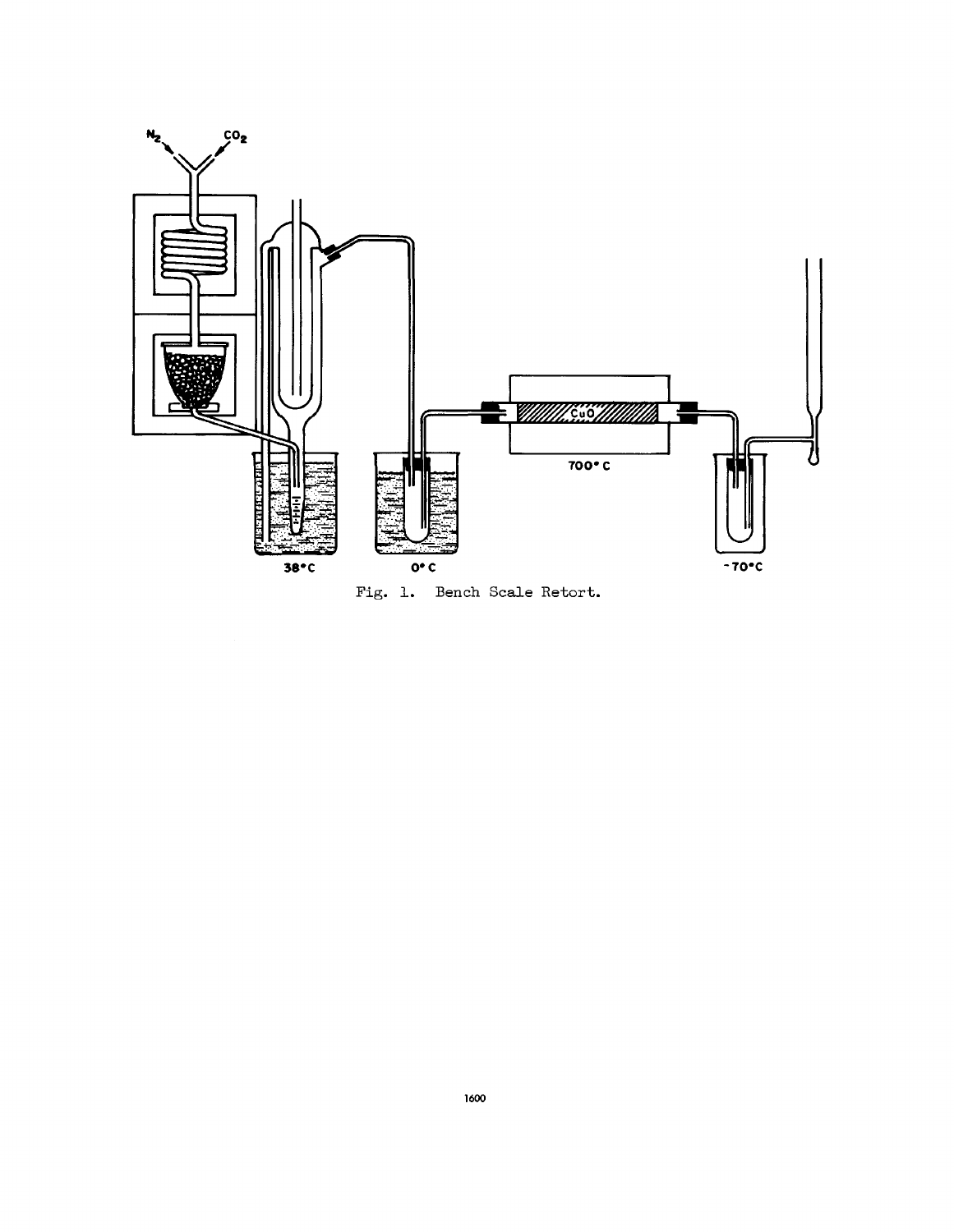

Fig. 2. Effect of Exposure Time on Tritium Contamination of Shale and Oil. Procedure: 120g of shale was heated in a sealed flask at  $85^{\circ}$ C with 1.2 ml of water containing about 120 µc of tritiated water. After the shale was washed with water and dried with air at  $65^{\circ}$ C, oil was retorted from a 100-g sample.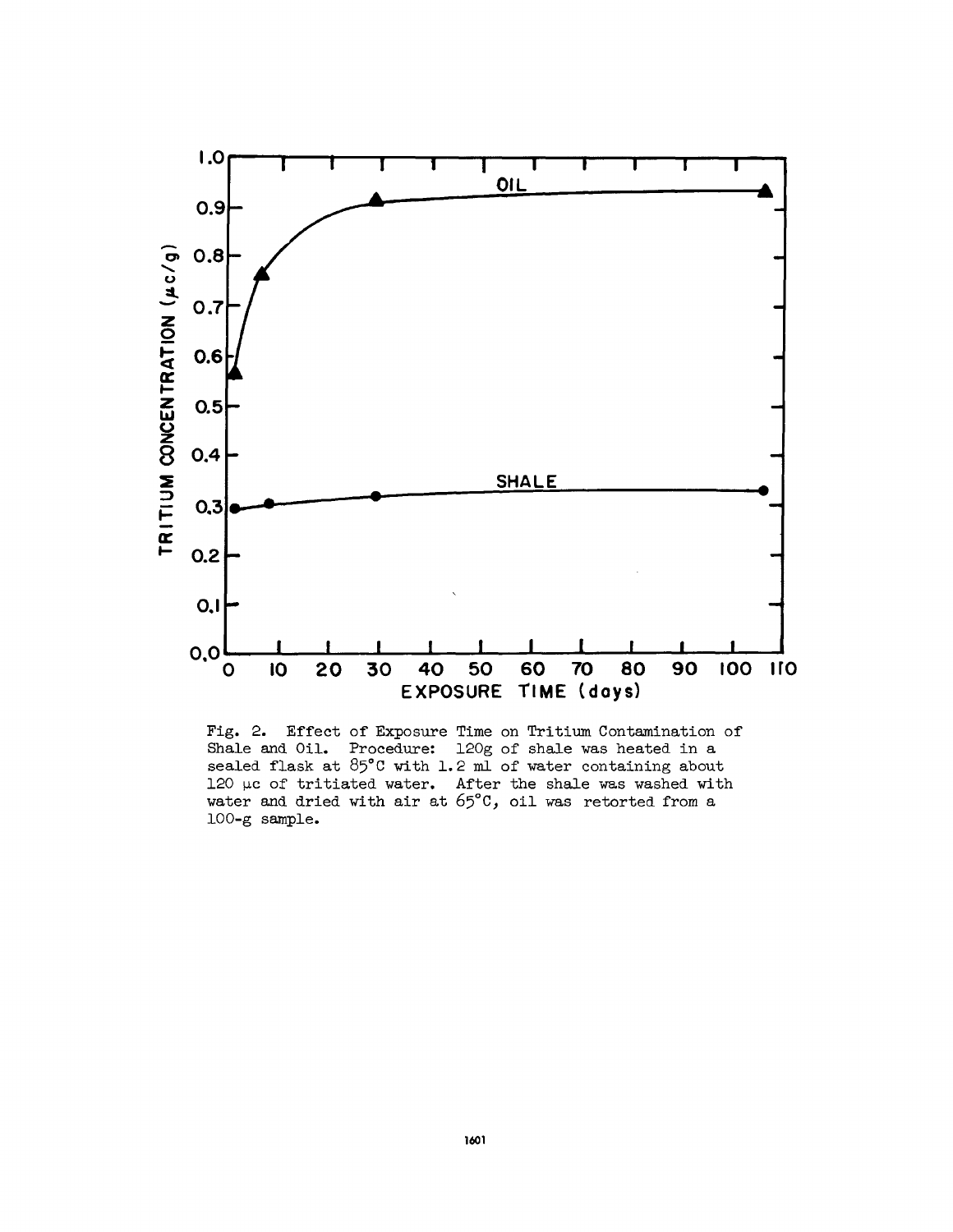# Table I. Tritium Contamination of Shale and Oil

Procedure: 120 g of oil shale was heated for 6 to 7 days at 85°C and 56O psig with (a) 1.2 ml of water containing about 120 μc of tritiated water or  $(b)$  130 ml of hydrogen, methane, or ethane containing about 100  $\mu$ c of the corresponding tritiated gas. After the shale was washed and dried with air at  $65^{\circ}$ C, oil was retorted from a  $100 - g$  sample.

| Tritiated         | Tritium Concentration<br>$(\mu {\rm c/g})$ |                               |  |
|-------------------|--------------------------------------------|-------------------------------|--|
| Compound<br>Added | In Dried<br>Shale                          | $\overline{\text{In}}$<br>Oi1 |  |
| Water             | 0.37                                       | 0.57                          |  |
| Hydrogen          | 0.19                                       | 0.24                          |  |
| Methane           | 0.013                                      | 0.023                         |  |
| Ethane            | 0.037                                      | 0.024                         |  |

further increase in exposure time to 106 days increased the tritium concentra tion of the oil to only 0.93  $\mu$ c/g.

The contamination of the shale and oil was directly proportional to the tritium concentration of the water added to the exposure flask  $(Fig. 3)$ . The tritium concentration of the water was varied by a factor of 100, resulting in equivalent variations in the tritium concentrations in the shale and in the oil. The exposure time at 85°C was 25 to 29 days.

The tritium contamination of the oil retorted from shale after the shale had been exposed to tritiated water vapor for 25 days increased with increasing temperature in the sealed exposure flask  $(Fig. 4)$ . The oil contained 0.48  $\mu$ c of tritium per gram at a flask temperature of  $45^{\circ}$ C, O.67 μc/g at 65°C, O.92 μc/g at 85°C, and 1.0 μc/g at 95°C.

In tests with shale fractions both coarser and finer than the *k.Q-* to 8.0-mm fraction, the tritium contamination of both the shale and the oil in creased as the shale particle size was increased (Table II). The oil from the coarsest shale fraction  $(8 \text{ to } 26 \text{ mm in diameter})$  contained almost three times as much tritium as the oil from the finest fraction (1.2 to 2.0 mm in diameter). The surface area and the porosity of the shale samples increased with decreasing particle size, possibly the result of fractures introduced by crushing the shale. Measurements of the pore size distribution indicated that the pores in the  $8$ - to  $26$ -mm shale were small, usually less than 1 micron diameter. The other three samples of shale contained pores or fractures up to 17 microns in diameter. Tritiated water penetrated to the center of a shale cube that meas ured 28 mm on a side when the cube was heated with tritiated water for 25 days at 85 °C. The tritium concentration increased with depth, from  $0.46 \mu c/g$  in the outer 4-mm layer to 0.22  $\mu c/g$  in the 5- to 8-mm-deep layer, and to 0.13  $\mu$ c/g in the center 10-mm cube. The center cube represented 6% of the initial shale weight and contained about  $2\%$  of the total tritium in the shale block.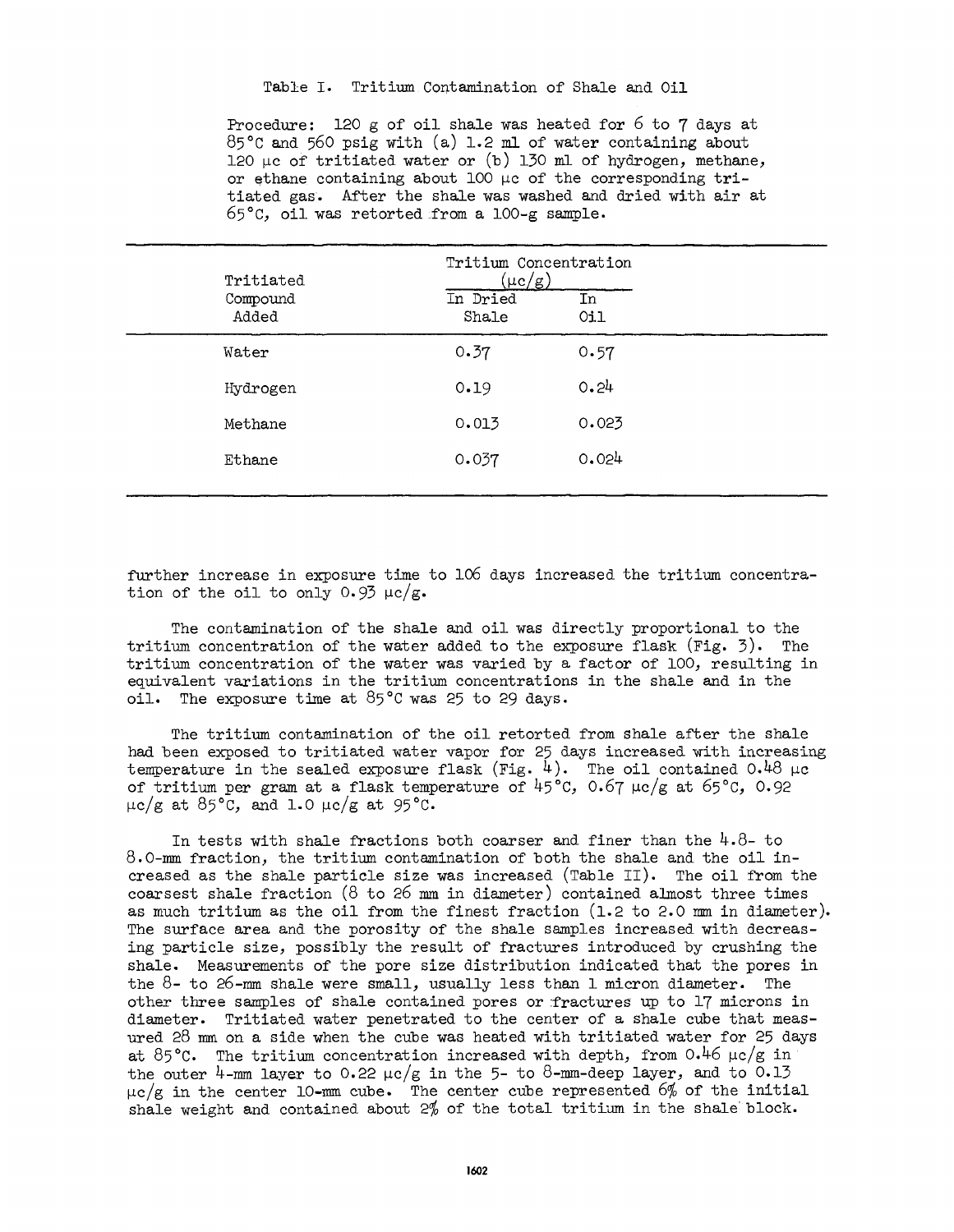

Fig. 3. Effect of Tritium Concentration in Water Added to Reaction Flask on Tritium Contamination of Shale and Oil. Procedure: 120g of shale and 1. 2 ml of water, containing the indicated concentration of tritiated water, were heated in a sealed flask at  $85^{\circ}$ C for 25 to 29 days. After the shale was washed with water and dried with air at 65°C, oil was retorted from a 100-g sample.

Fig. *k.* Effect of Reaction Temperature on Tritium Contamination of Oil. Procedure: 120g of shale and 1.2 ml of water containing 120 μc of tritiated water were heated in a sealed flask for 25 days at the indi cated temperatures. After the shale was washed with water and dried with air at 65°C, oil was retorted from a 100-g sample.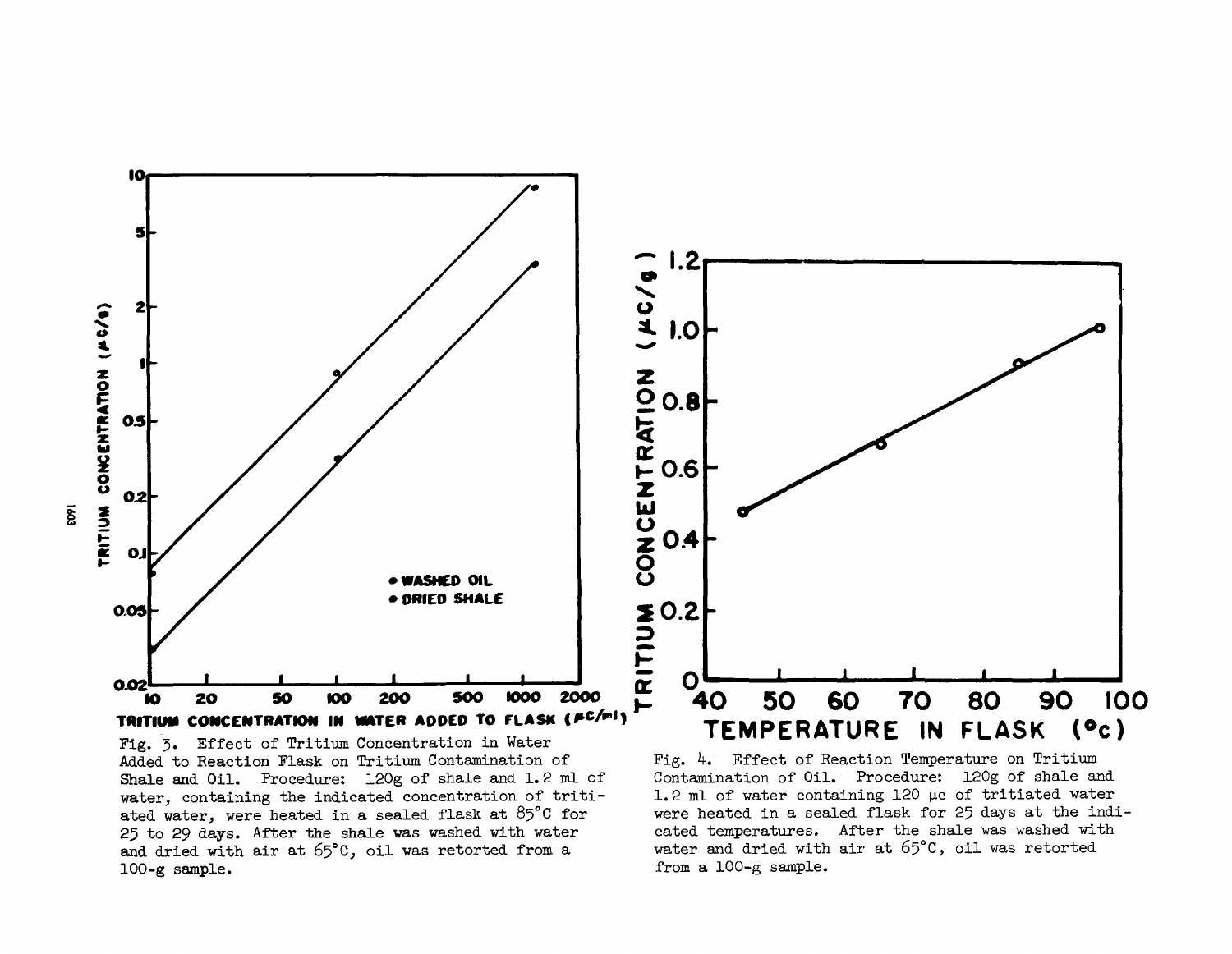# Table II. Effect of Shale Particle Size on Tritium Contamination of Shale and Retorted Oil

Procedure: 120-g samples of Green River oil shale were heated at 85°C for 25 days in sealed 1-liter flasks with 1.20 ml of water containing about 120 μc of tritiated water. Oil was retorted from 100 g of the washed and dried shale samples.

| Range of<br>Shale<br>Particle<br>Sizes<br>$\text{\tiny (mm)}$ | Surface<br>Area<br>$\overline{(\mathfrak{m}^2/\mathrm{g})}$ | Porosity<br>(%) | Tritium<br>In Shale<br>$(\mu c/g)$ | Tritium<br>In Retorted<br>Oil<br>$(\mu c/g)$ |  |
|---------------------------------------------------------------|-------------------------------------------------------------|-----------------|------------------------------------|----------------------------------------------|--|
| $1.2 - 2.0$                                                   | 0.165                                                       | 4.7             | 0.14                               | 0.52                                         |  |
| $2.0 - 4.8$                                                   | 0.127                                                       | 3.2             | 0.17                               | 0.51                                         |  |
| $4.8 - 8.0$                                                   | 0.092                                                       | 1.7             | 0.32                               | 0.92                                         |  |
| $8.0 - 26$                                                    | 0.004                                                       | 0.5             | 0.36                               | 1.42                                         |  |

Increasing the pressure during exposure of oil shale to tritiated water vapor increased the tritium contamination of the shale and the oil  $(Fig. 5)$ . The tritium concentration of the oil recovered from shale after being exposed to tritiated water vapor for 25 days measured from  $0.48 \mu c/g$  to  $0.73 \mu c/g$ when the exposure pressure at 85°C was increased from 50 psig to 860 psig. Increasing the exposure time at 85°C and 560 psig increased the tritium con tamination of the oil, but the increases were smaller than those measured at atmospheric pressure. The oil retorted from a shale sample that had been ex posed for 1 day contained  $0.47$  µc of tritium per gram. The contamination was  $20\%$  and  $35\%$  higher for shale exposed 6 days and 26 days, respectively.

In one test, the oil recovered on retorting a sample of tritium-contamina ted shale was collected in increments. The tritium concentration was essen tially the same in the three oil fractions:

| Oil<br>Fraction | Retort<br>Temperature<br>Range | Oil<br>Volume<br>m1 | Tritium<br>In Oil<br>$(\mu c/\texttt{ml})$ |
|-----------------|--------------------------------|---------------------|--------------------------------------------|
| ı               | $226 - 363$                    | 4.1                 | 0.49                                       |
| 2               | 363 - 383                      | 4.2                 | 0.52                                       |
| 3               | 383 - 426                      | 4.9                 | 0.52                                       |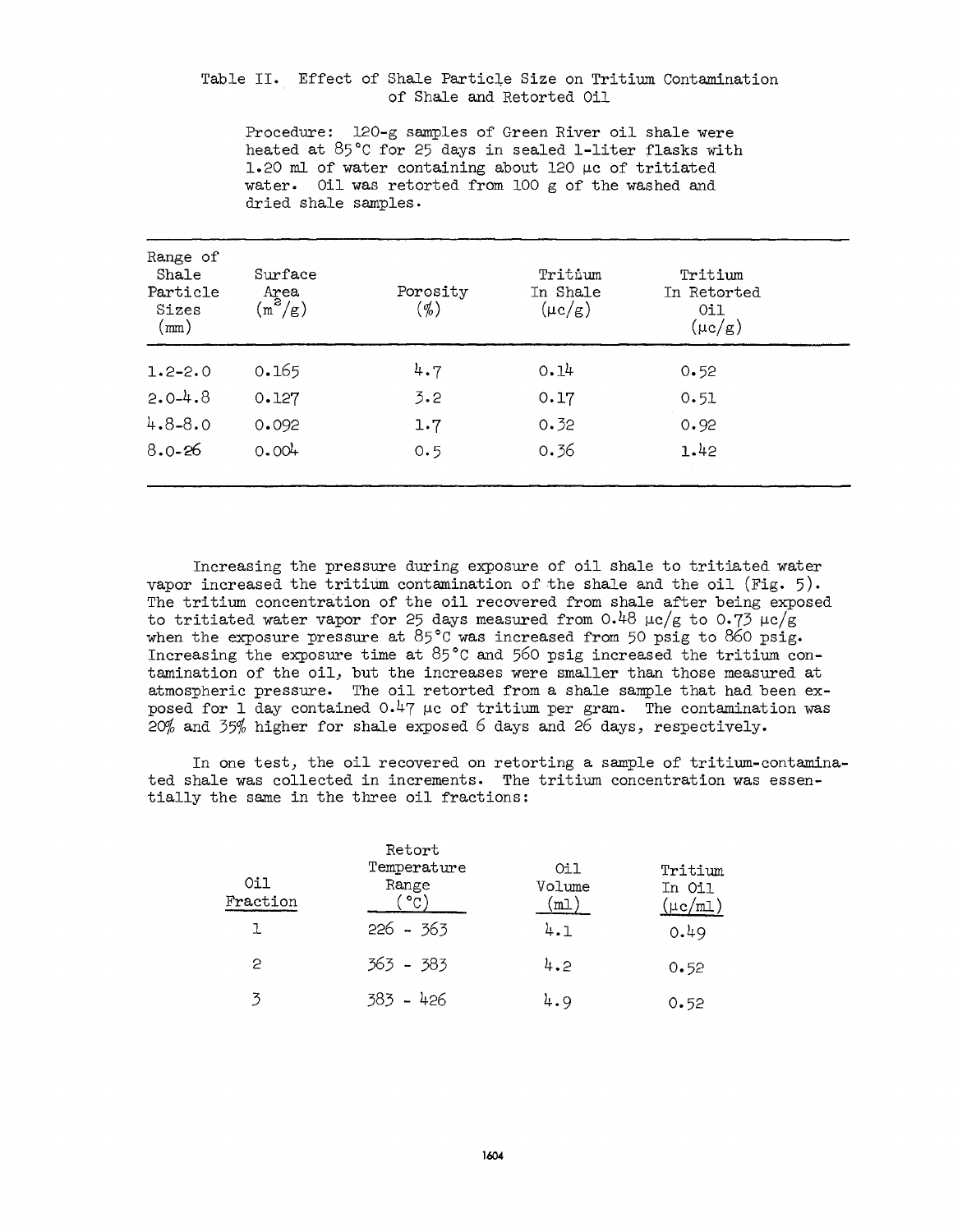### Removal of Tritium from Shale

Although the mechanism by which tritium is held in contaminated shale is not known at this time, it appears likely that it is present as tritiated water and that tritiation of the shale hydrocarbons occurs during retorting. We have been able to remove most of the tritium from contaminated shale by contacting it with a gas phase containing water vapor for prolonged periods. About 95% of the tritium was removed from a sample of contaminated shale  $(0.3 \mu c/g)$  by treating it for 15 days at a temperature of 200°C with a gas stream that had been saturated with water at 38°C (Fig. 6). About  $40\%$  of the tritium was removed from the shale in the  $4-hr$  period required to heat the shale from room temperature to 200°C, whereas a total of  $70\%$  was removed in the first day of treatment at 200°C. The oil that was retorted from the shale after 15 days of treatment contained  $0.12 \mu c$  of tritium per gram, which is equivalent to slightly more than  $1\%$  of the tritium that was added to the reaction flask at the beginning of the test. Originally, the shale was contaminated with tritium by heating it at 85°C for 25 days with tritiated water. In the tritium removal test, a 100-g sample of the contaminated shale was heated at 200°C in the re tort, and the gas stream  $(24 \text{ ml/min of N}_2 \text{ plus } 24 \text{ ml/min of } CO_2)$  was saturated with water at  $58^{\circ}$ C and passed through the shale. In a similar test with a shale sample that had been exposed to tritiated water vapor for 108 days, about 90% of the tritium was removed from the shale in 15 days of treatment at 200°C, and the oil that was retorted from the shale after the treatment con tained 0.20 μc of tritium per gram.

The removal of tritium from contaminated shale by intermittent treatment with moist air at lower temperatures was less efficient. In these tests, the contaminated shale  $(0.3 \text{ }\mu\text{C/g})$  was treated with preheated water-saturated air for 2 hr each day at the rate of 20  $m/m$ . The shale was held at temperature between the treatments. Slightly more than 80% of the tritium was removed from the shale in 6 treatments at  $95^{\circ}$ C, and about 50% was removed in 8 treatments at 85 $^{\circ}$ C. In other tests, more than 80% of the tritium was removed from contaminated shale in two 1-week submersions in hot water (95 °C) and about 50% was removed by heating a shale sample for *2k-* hr at 110°C under reduced pressure (l mm Hg) while passing air through the shale.

The removal of tritium from a shale cube that measured 28 mm on a side was somewhat less efficient than removal from the *k.Q-* to 8.0-mm shale used in the tests described above. The shale cube, contaminated with tritium by exposure to tritiated water vapor for 25 days at  $85^{\circ}$ C, was heated for 10 days in a sealed flask at  $95^{\circ}$ C. For 2 hr each day, air saturated with water at 85°C was passed through the flask at the rate of 20 ml/min. This treatment re moved only 20% of the tritium from the shale and forced a portion of the remaining tritium deeper into the cube. The outer  $4$ -mm layer contained 0.39  $\mu$ c of tritium per gram, the 5- to 8-mm-deep layer contained  $0.48 \mu c/g$ , and the center 10-mm cube contained  $0.43 \mu c/g$ .

These tests indicate that a significant fraction of the tritium could probably be removed from the shale by passing moist air through the chimney prior to retorting. Appreciable removal may also occur as a natural result of the retorting operation since the shale over most of the length of the chimney will be exposed to a flow of hot moist gases for a prolonged period prior to attainment of the retorting temperature. Some provision for removing the tri tiated water from the effluent gases would probably be needed before the gases are recycled to the chimney. The efficiency of tritium removal may be limited by deep penetration into large shale chunks since the removal of tritium from this material will be much less efficient than from smaller shale pieces.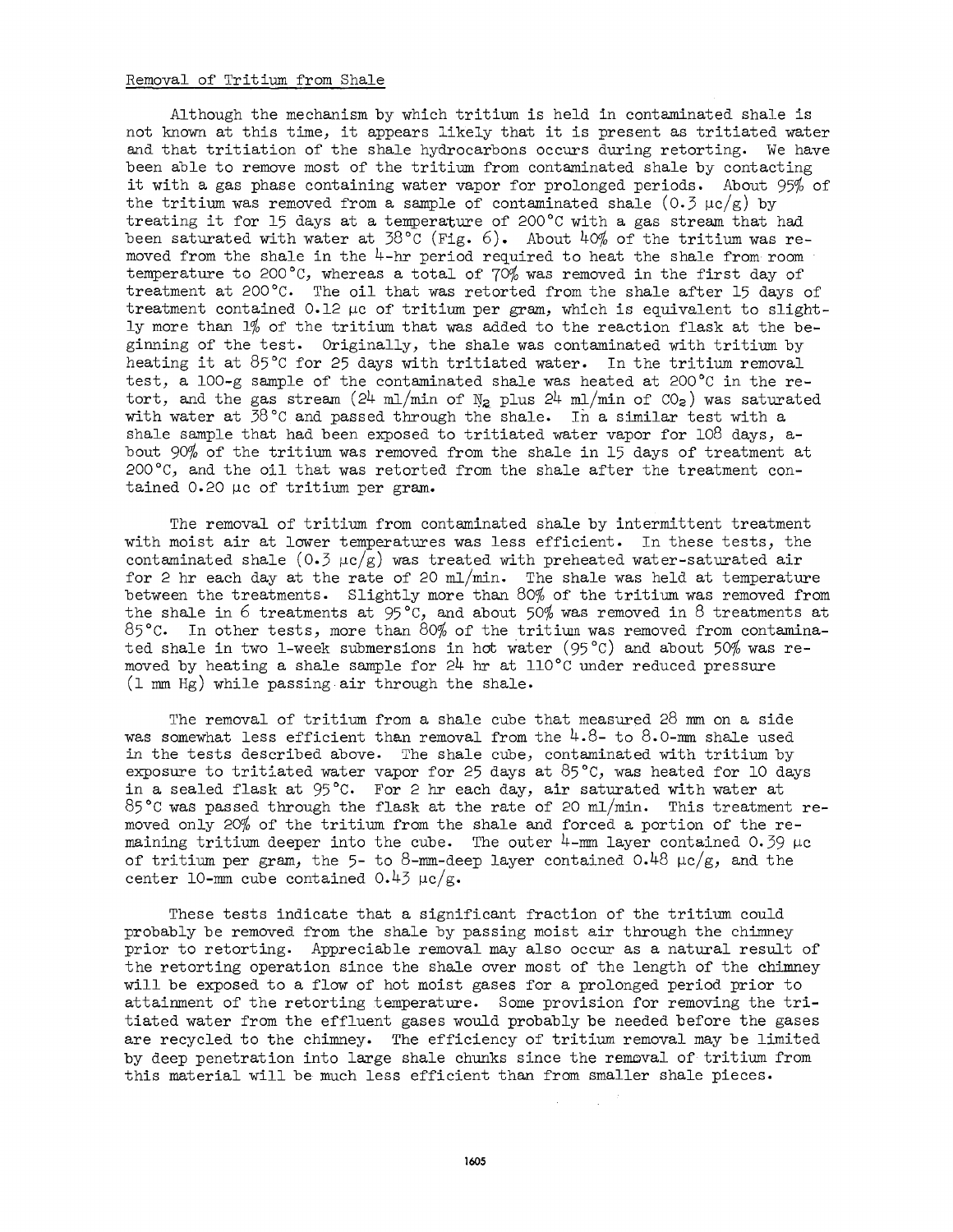

Fig. 5. Effect of Exposure Pressure on Tritium Contamination of Shale and Oil. Procedure: 120g of shale and 1.2 ml of water containing about 120 µc of tritiated water were heated for 25 days at  $85^{\circ}$ C and at the indicated pressures. After the shale was washed with water and dried with air at 65°C, oil was retorted from a 100-g sample.



Fig. 6. Removal of Tritium from Shale at 200°C. Procedure: 100 g of tritiated shale (0.3  $\mu$ c/g) was heated at 200°C in a gas stream that had been saturated with water at 38°C.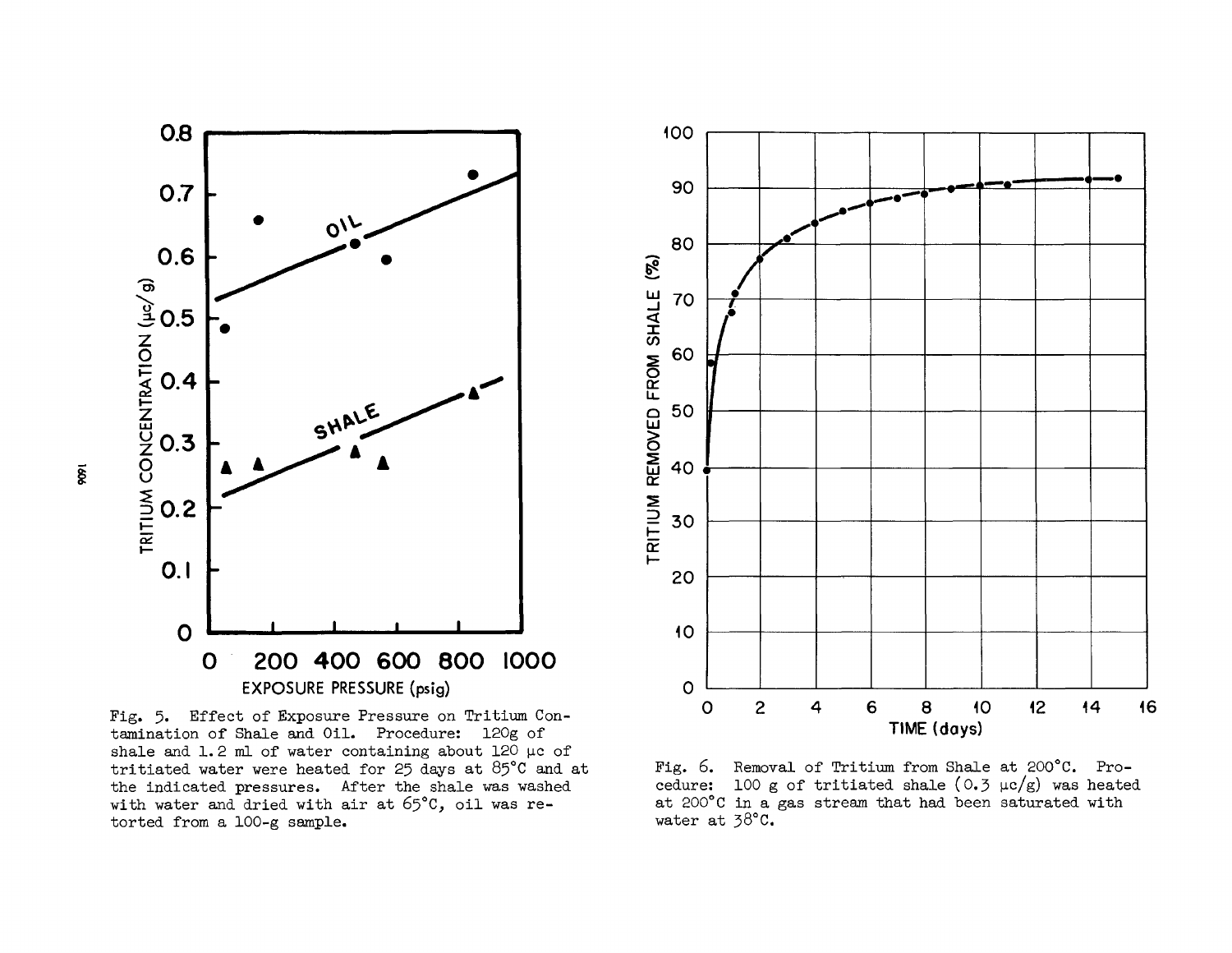#### Removal of Tritium, from Shale Oil

Tritium is not easily removed from contaminated oil. Tests showed that prolonged refluxing of tritiated oil with water removed only a few percent, while none was removed by equilibrating the oil with solid drying agents.

Failure to remove more of the tritium from the oil under these conditions indicates that the tritium is probably present in the oil as part of the hydrocarbon structure rather than as tightly bound water. Further evidence lending credence to this hypothesis was obtained by distilling a tritiated oil sample. Each of the oil fractions, the residuum, and the small amount of recovered water were found to have about the same tritium content; the tritium concentration in these fractions was also about the same as that in the orig inal crude oil (Table III). Further fractionation, by gas-liquid chromatography, of the naphtha showed that it contained at least 20 components. Tri tium could not be detected in the minor peaks, but was definitely present in the three major peak groups.

# Fission Products

Most of the fission products from the nuclear detonation will be trapped in the fused rock (puddle glass) that accumulates at the bottom of the chim ney. However, the crushed shale will be contaminated to some extent with fission products that have gaseous precursors (e.g.,  $^{90}$ Sr and  $^{137}$ Cs) and those that form volatile compounds  $(e.g.,$   $^{106}Ru$  and  $^{125}Sb$ ). These fissio products will be deposited on the surfaces of the broken shale and could con taminate the oil as it flows down the chimney. The potential contamination of oil with fission products was studied by heating crude shale oil samples with underground test-shot debris and measuring the radioactivity of the oil. Tests were made both with aged debris (several years old) and with debris only a few months old.

The aged debris consisted of chimney rubble and puddle glass from the bottom of the chimney. At  $68,000$  counts min<sup>-1</sup>  $g^{-1}$ , the gross gamma activity of the puddle glass was an order of magnitude greater than that of the rubble (Table IV). The dominant radionuclides were  $^{144}$ Ce,  $^{90}$ Sr, and  $^{60}$ Co in th glass and  $^{137}$ Cs,  $^{90}$ Sr, and  $^{106}$ Ru in the rubble. Barely measurable oil c tamination occurred when 10-ml samples of shale oil were heated under reflux with 10-g samples of the debris fractions. After *k* hr at an oil temperature of 220°C, the gamma activity of the oil samples was only about 130 counts/min  $(40\% \text{ of background count})$ :

| Debris<br>Fraction | Total Activity of Oil<br>(counts/min) |
|--------------------|---------------------------------------|
| Rubble             | 129                                   |
| Glass              | 1 38                                  |

The major radionuclides in the newer debris sample. a mixture of rubble and puddle glass, were  $^{95}Zr-^{95}Nb$ ,  $^{103}Ru$ , and  $^{141}Ce$ , which are all relativel short-lived isotopes. This debris was much more radioactive than the older sample; the gross gamma activity was about 3.5 x 10<sup>7</sup> counts min<sup>-1</sup> g  $^{106}$ Bu  $^{137}$ Cs and  $^{144}$ Ce that greater importance at the time of oil recovery were not detected in the initial radiometric analysis due to interference from the short-lived radio $t_{\text{max}}$  radiometric analysis due to interference from the short-lived radio  $\frac{1}{2}$  analysis of the debris.  $h_{\text{max}}$  however, they were detected in a later analysis of the debris. Shale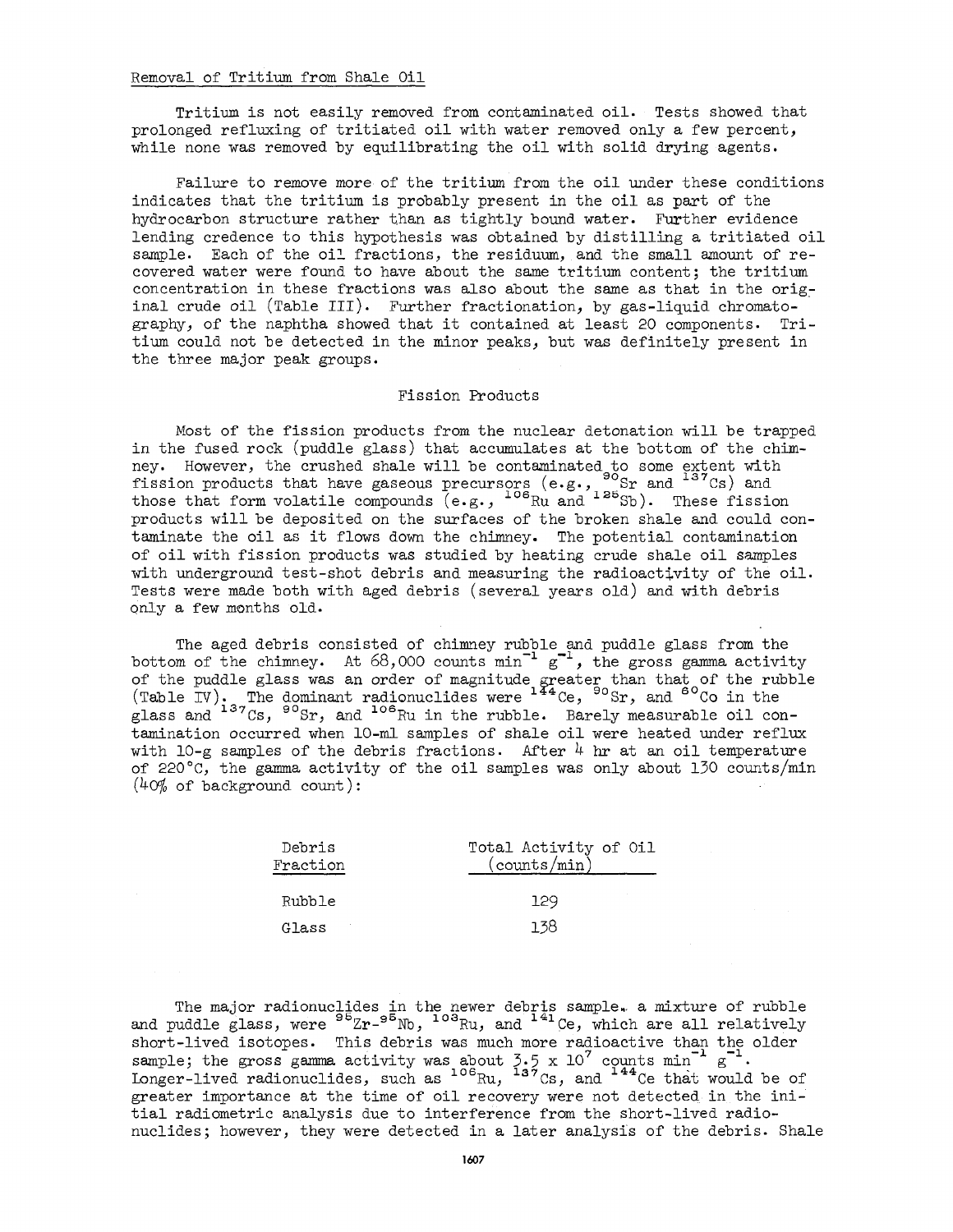Table III. Distillation of Tritiated Shale Oil

Procedure: 100 ml of tritiated shale oil (prepared by contacting Green River oil shale with water vapor con taining tritiated water for 25 days at 85°C in a sealed flask and retorting; to increase the volume of oil for the distribution test, the oil was diluted with uncontaminated shale oil to give oil with 0.056  $\mu$ c of tritium per ml).

| Fraction           | Temp.<br>Range<br>ັ°C) | Pressure     | Distillate<br>Volume<br>(m1) | Tritium<br>Concentration<br>$(\mu c/m1)$ |
|--------------------|------------------------|--------------|------------------------------|------------------------------------------|
| Naphtha            | To 200                 | Atmospheric  | 10                           | 0.051                                    |
| Light oil          | To 225                 | $40$ mm $Hg$ | 26                           | 0.037                                    |
| Heavy oil          | 225-300                | $40$ mm $Hg$ | 29                           | 0.047                                    |
| Residuum           |                        | $40$ mm $Hg$ | 33                           | 0.055                                    |
| Water <sup>a</sup> |                        |              |                              | 0.048                                    |

a Water taken from cold trap. None of the oil fractions contained any visible water.

oil that had been heated in contact with the debris became contaminated with the fission products present in the debris (Table V). The gross gamma activity of a 25-ml oil sample that had been heated for *k* hr with 5.2 g of the debris under reflux conditions at 220°C was found to be about 1  $\mathrm{x}$  10<sup>5</sup> counts  $min^{-1}$   $ml^{-1}$ . Releaching the debris with two additional portions of fresh oil yielded oil that was contaminated to the same level as the first oil sample. The activity of the oil obtained from two final leaches, each with 50 ml of fresh oil, was 5 x 10<sup>\*</sup> counts  $min^{-1}$   $ml^{-1}$ . Based on the measurements of the gross gamma activity, the combined oil samples contained  $7.5\%$  of the radioactive material initially present in the debris. Most of the radioactivity of the oil was due to  $^{95}Zr^{-95}$  Nb and  $^{104}$ Ru. The combined oil samples co tained about 2% of the  $^{95}$ Zr- $^{95}$ Nb and 5% of the  $^{103}$ Ru along with 2% of th <sup>141</sup> Ce and 1% of the <sup>140</sup> Ba-<sup>140</sup> La initially present in the debris. As was true for the debris sample, the longer-lived radionuclides were not detected in the contaminated oil samples.

Much of the radioactive contamination of the oil was due to the entrain ment of finely dispersed solids rather than to dissolved radionuclides. When the oil from the leaching tests was diluted with crude shale oil and subsequently distilled, more than 99% of the radioactive material remained in the pot residue (Table VI). The heavy oil fraction contained only about 0.3% of the radioactive material initially present in the crude oil, and the amounts detected in the naphtha and light oil fractions were barely detectable. When  $5 - g$  samples of the crude oil and residuum from the distillation were treated at 60°C with *k* successive 5-ml portions of hexane, the insoluble residue accounted for 35 to  $40\%$  of the gross gamma activity but only 0.2% and 0.5%, respectively, of the initial sample weights. Filtration of the hexane solu tions through a Millipore filter containing stacked papers of  $8-\mu$ ,  $0.8-\mu$ , and, 0.1- $\mu$  pore size removed an additional 45% of the radioactive material (0.9%) and 2.5\$ of initial sample weight, respectively). Most of the solids that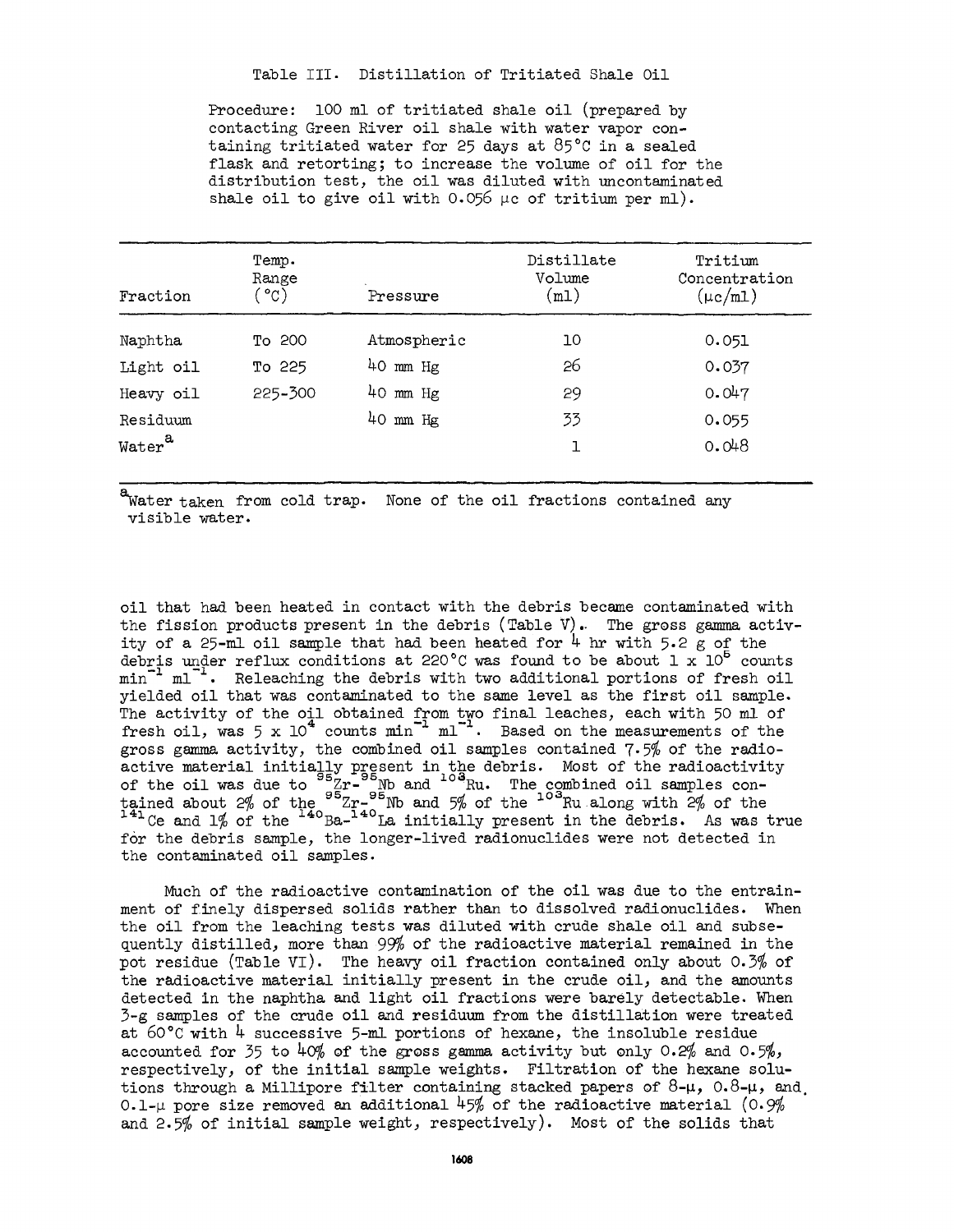|                          | <u>Concentration</u> (dis $min^{-1} g^{-1}$ |                              |                               |  |
|--------------------------|---------------------------------------------|------------------------------|-------------------------------|--|
|                          | Sample $A^a$                                |                              | Sample $B^b$                  |  |
| Radionuclide             | Rubble                                      | Glass                        |                               |  |
| ${}^{60}$ Co             | $0.081 \times 10^3$                         | $3.0 \times 10^4$            | $\mathbf c$                   |  |
| 89Sr                     | $\mathbf{c}$                                | $\mathbf{c}$                 | $0.28 \times 10^7$            |  |
| $^{90}$ Sr               | $0.86 \times 10^3$                          | $3.9 \times 10^4$            | $\mathbf{c}$                  |  |
| $95Zr-95Nb$              | $\mathbf{c}$                                | $\mathbf{c}$                 | $9.3 \times 10^{7}$           |  |
| $103$ Ru                 | $\mathbf c$                                 | $\mathbf{c}$                 | $1.9 \times 10^{7}$           |  |
| $106$ Ru                 | $0.39 \times 10^3$                          | $0.65 \times 10^{4}$         | $0.7 \times 10^{7}$ (ref. e)  |  |
| $137$ <sub>Cs</sub>      | $21.0 \times 10^3$                          | $1.3 \times 10^{4}$          | $0.04 \times 10^{7}$ (ref. e) |  |
| $140$ Ba- $140$ La       | $\mathbf{c}$                                | $\mathbf{c}$                 | $0.28 \times 10^7$            |  |
| $141$ Ce                 | $\mathbf{c}$                                | $\mathbf{c}$                 | $1.4 \times 10^{7}$           |  |
| $144$ <sub>Ce</sub>      | $0.094 \times 10^{3}$                       | 5.2 $\times$ 10 <sup>4</sup> | $0.5 \times 10^{7}$ (ref. e)  |  |
| Gross gamma <sup>d</sup> | $6.8 \times 10^3$                           | $6.8 \times 10^{4}$          | $3.5 \times 10^7$             |  |

Table IV. Radiochemical Analysis of Underground Test-Shot Debris

 $a$ Several years old.

 $^{\rm b}$  Several months old.

<sup>C</sup>Not detected.

 $d_{\alpha_{\text{model}}}$  commo octivity is siven in counts  $m^{1}$   $a^{-1}$ Gross gamma activity is given in counts min g

<sup>e</sup>Not detected in initial analysis; measured after short-lived radionuclides had decayed; concentration calculated to date of initial analysis. had decayed; concentration calculated to date of initial analysis.

were filtered out of the hexane solutions were found on the  $8-\mu$  paper. The dried solids were gray-black in color and flocculent.

# Discussion

Our investigation thus far indicates that oil recovered from nuclear broken shale is more likely to be contaminated with tritium than with fission products if a fusion device is used. The extent of the tritium contamination of the shale and oil will depend on the form in which the tritium exists in the chimney. Appreciable contamination will occur from tritiated water or tritiated hydrogen, but much less is expected from tritiated hydrocarbons. Tritium contamination will possibly be reduced by the removal of a signifi cant fraction of the tritiated compounds from the shale by the front of hot moist" gases that precedes the retorting front down the chimney. This will be limited to some extent, however, by the relatively inefficient re moval of the tritiated compounds that penetrate deeply into large chunks of shale. The removal of tritium from the retorted oil does not appear practical at this point since it evidently is present in the oil as part of the hydrocarbon structure.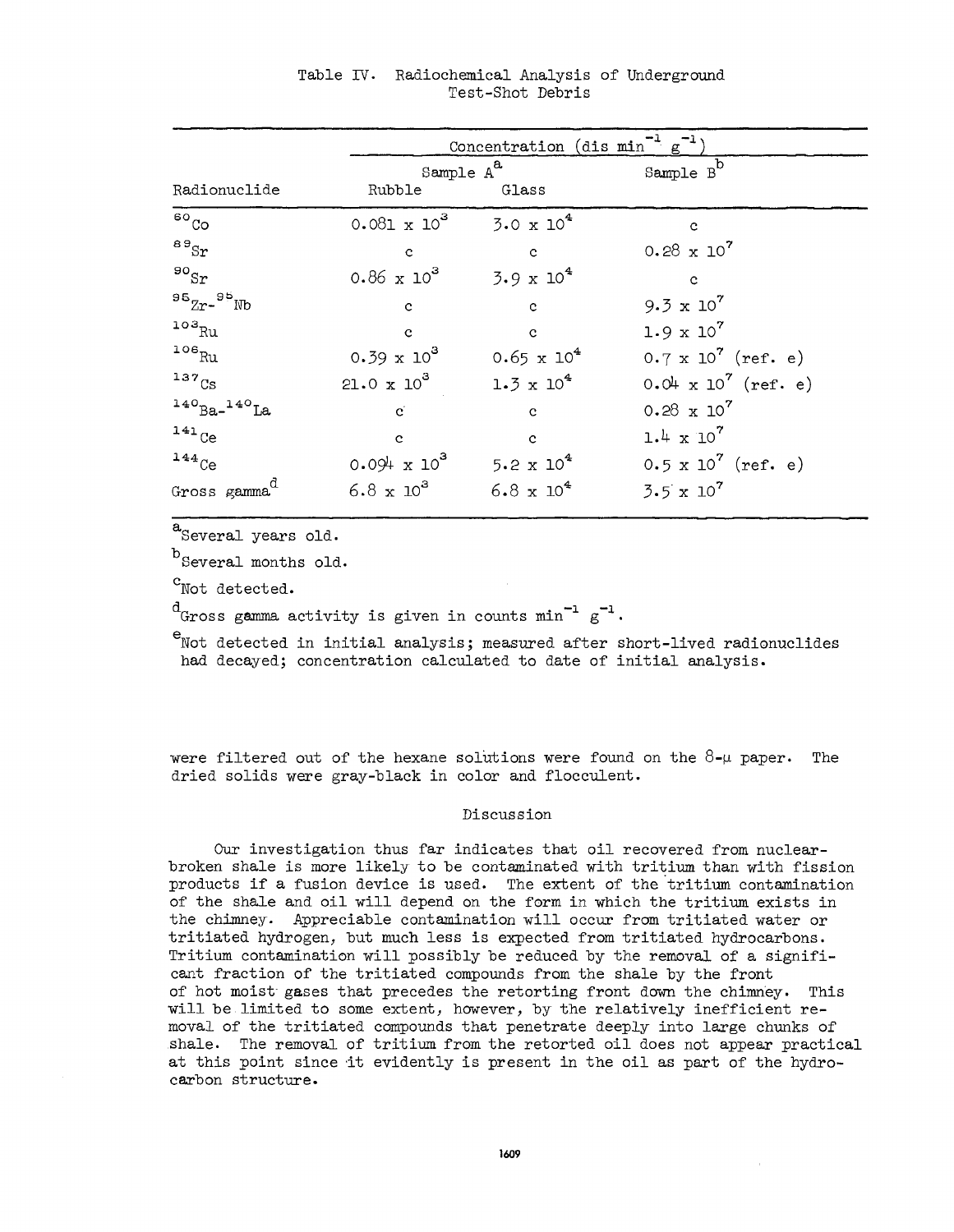## Table V. Results Obtained by Leaching Test-Shot Debris with Shale Oil

Procedure: 5.2 g of test-shot debris (see Table IV for analysis) was heated successively with three 25-ml portions and two 50-nil portions of shale oil at 220°C under reflux conditions. The contact time for each leach was  $4 \text{ hr}$ . The oil was centrifuged before analysis.

| Radioactivity of Combined Oil Samples |                              |                |
|---------------------------------------|------------------------------|----------------|
| Radionuclide                          | dis $min^{-1}$ $ml^{-1}$     | $%$ of Initial |
| $952r - 95Nb$                         | 5.6 $\times$ 10 <sup>4</sup> | 2.0            |
| $103_{Ru}$                            | $2.9 \times 10^4$            | 5.2            |
| $141$ Ce                              | $8.6 \times 10^3$            | 2.1            |
| $140$ Ba- $140$ La                    | $8.7 \times 10^{2}$          | 1.0            |
| Gross gamma <sup>a</sup>              | $7.8 \times 10^4$            | 7.5            |

 $a$  Gross gamma activity is measured in counts  $min^{-1}$   $ml^{-1}$ .

The amount of tritium in the chimney could be drastically reduced by using an all-fission device to break the shale. This would increase the relative importance of the fission products with respect to radioactive contamination of the oil product. Although fission product behavior has not been studied as extensively as tritium behavior, our test results indicate that the fission products will not significantly contaminate the overhead distillate fractions, which are the most valuable shale oil products. Subsequent use and processing of the residuum to recover by-products, however, could be complicated by the presence of fission products.

### Acknowledgment

We are indebted to W. B. Howerton, D. R. Shaw, and D. E. Spangler for technical assistance in these studies. J. W. Landry designed the retort and made some of the initial retorting runs. Measurements of the physical properties of the shale samples and many of the radiochemical analyses were made in the ORNL Analytical Chemistry Division.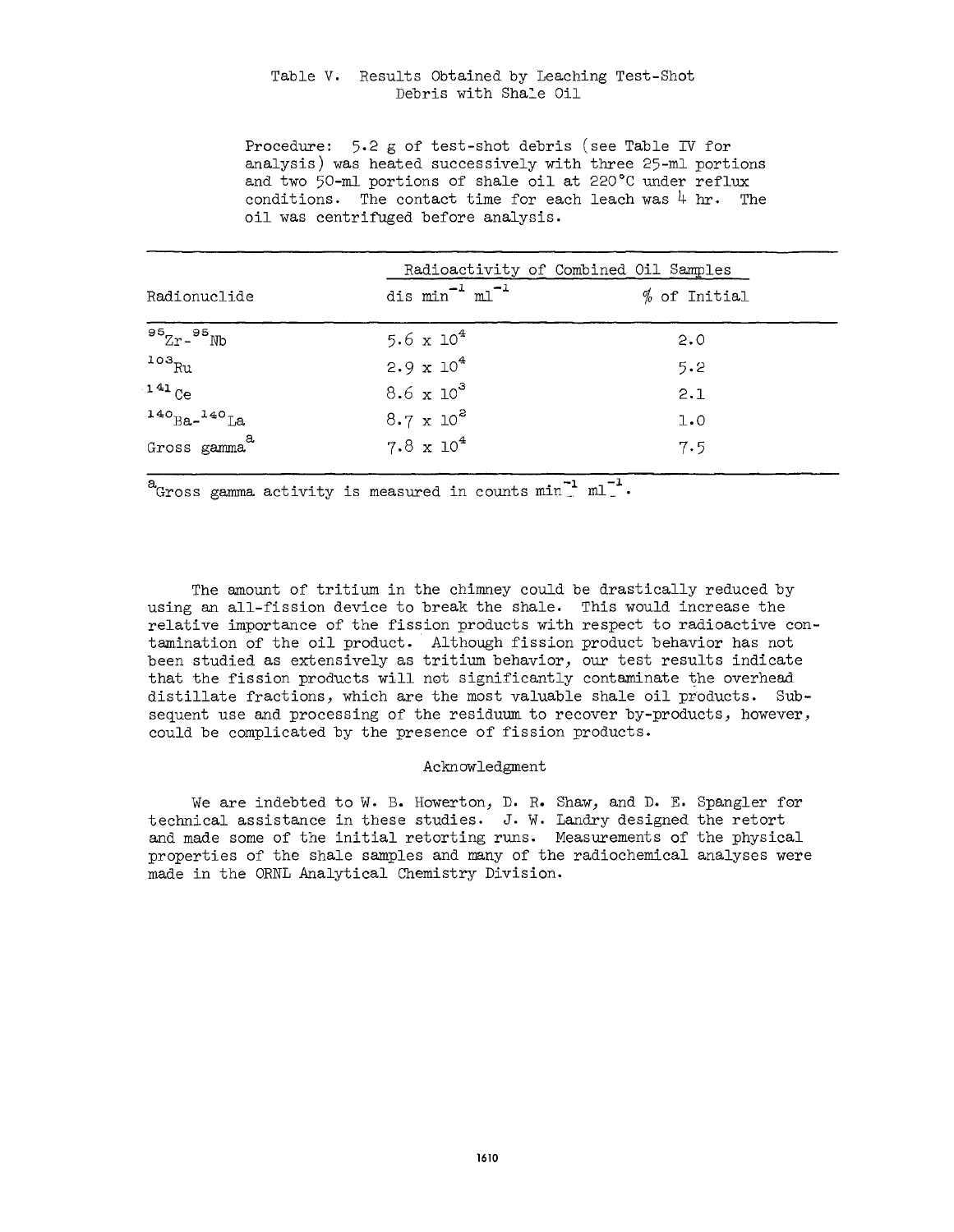| Temp Range         |                 | Volume       | Gross Gamma Activity |                             |            |
|--------------------|-----------------|--------------|----------------------|-----------------------------|------------|
| Fraction           | <sub>ື</sub> ແ) | Pressure     | (m <sub>l</sub> )    | counts $min^{-1}$ $ml^{-1}$ | % of Total |
| Naphtha            | To 200          | Atmospheric  |                      | 10                          | < 0.05     |
| Light oil          | To 225          | $40$ mm Hg   | 25                   | < 10                        | < 0.05     |
| Heavy oil          | 225 to 300      | $40$ mm $Hg$ | 34                   | 30                          | 0.3        |
| Residuum           |                 |              | 35                   | 11,640                      | 99.7       |
| Water <sup>a</sup> |                 |              | 0,6                  | 190                         | < 0.05     |

Procedure: 100 ml of oil contaminated with fission products was distilled. The gross gamma activity of the crude oil was  $3930$  counts  $min^{-1}$   $ml^{-1}$ .

 $\overline{\mathbf{a}}$  Recovered from cold trap.